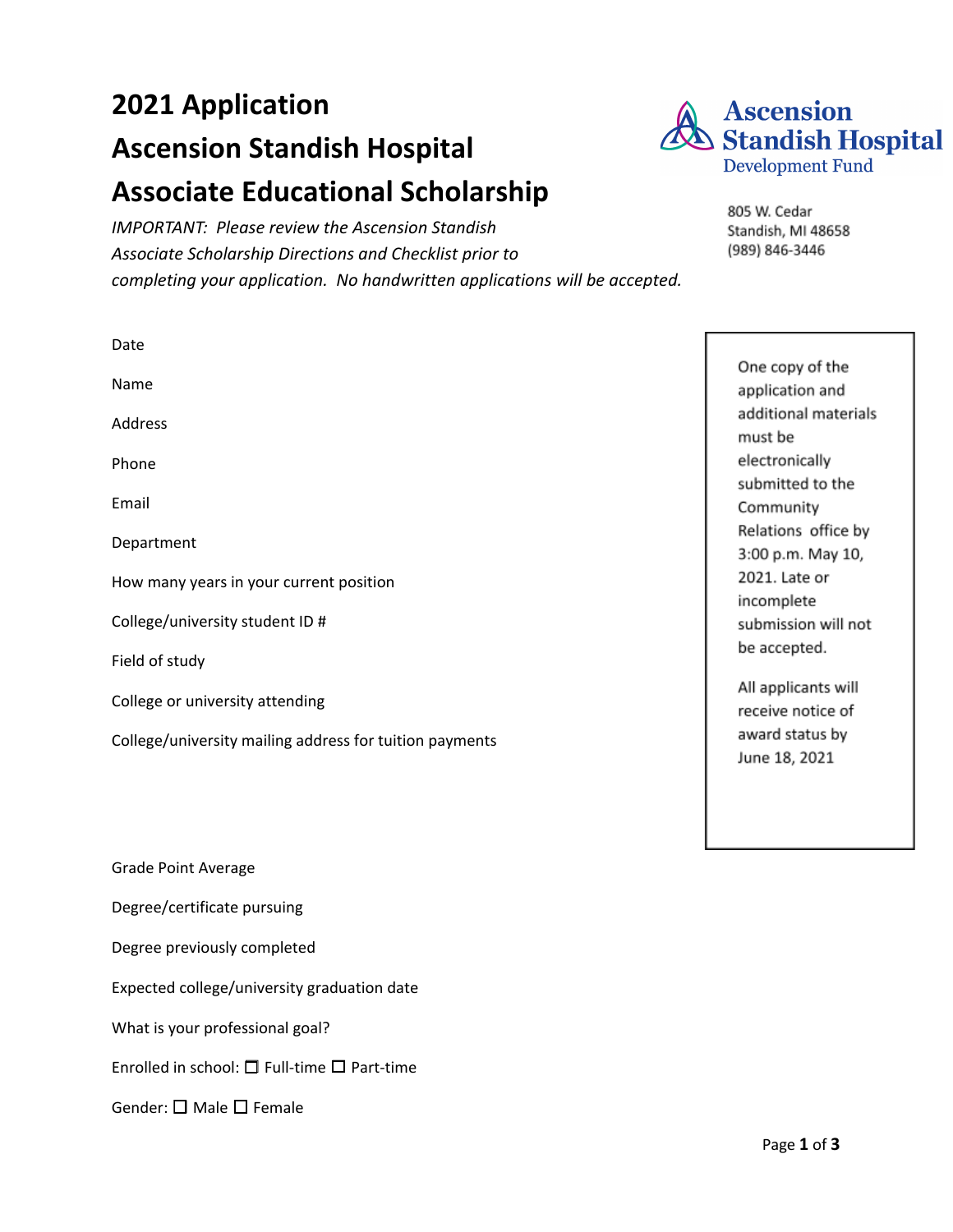## ☐ First time applicant ☐ Prior award recipient Year of award

### **Extra-Curricular Activities**

Provide a detailed description, including time commitment, of extra-curricular activities you are currently involved in.

### **Community Volunteer Programs/Projects**

Provide a detailed description, including time commitment, of community volunteer programs you are currently involved in.

## **Scholarship Essay**

Please use the following space to provide your essay as to why you should be considered for a scholarship and explain what experiences have influenced your decision to pursue a career in your course of study. Submission should be in an 11-point font. Essay must not exceed 500 words.